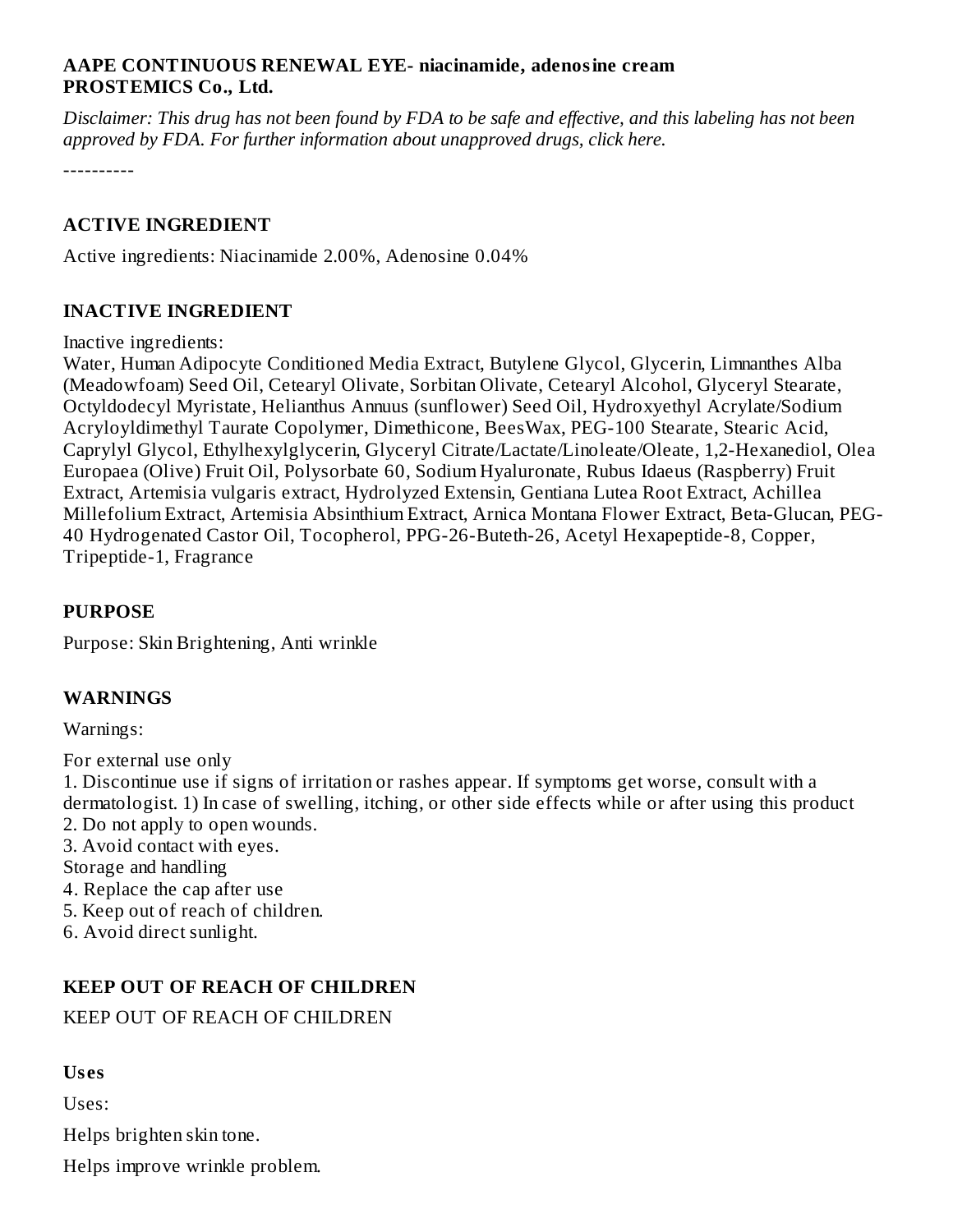## **Directions**

Directions:

Take proper amount and gently apply on to the face.

## **PACKAGE LABEL.PRINCIPAL DISPLAY PANEL**



| AAPE CONTINUOUS RENEWAL EYE<br>niacinamide, adenosine cream    |                       |                    |                          |                           |  |  |  |  |  |
|----------------------------------------------------------------|-----------------------|--------------------|--------------------------|---------------------------|--|--|--|--|--|
|                                                                |                       |                    |                          |                           |  |  |  |  |  |
| <b>Product Information</b>                                     |                       |                    |                          |                           |  |  |  |  |  |
| Product Type                                                   | <b>HUMAN OTC DRUG</b> | Item Code (Source) |                          | NDC:62041-230             |  |  |  |  |  |
| <b>Route of Administration</b>                                 | <b>TOPICAL</b>        |                    |                          |                           |  |  |  |  |  |
|                                                                |                       |                    |                          |                           |  |  |  |  |  |
|                                                                |                       |                    |                          |                           |  |  |  |  |  |
| <b>Active Ingredient/Active Moiety</b>                         |                       |                    |                          |                           |  |  |  |  |  |
| <b>Ingredient Name</b>                                         |                       |                    | <b>Basis of Strength</b> | Strength                  |  |  |  |  |  |
| Niacinamide (UNII: 25X51I8RD4) (NIACINAMIDE - UNII:25X51I8RD4) |                       |                    | Niacinamide              | $0.40 \text{ g}$ in 20 mL |  |  |  |  |  |
| Adenosine (UNII: K72T3FS567) (ADENOSINE - UNII:K72T3FS567)     |                       |                    | Adenosine                | $0.008$ g in 20 mL        |  |  |  |  |  |
|                                                                |                       |                    |                          |                           |  |  |  |  |  |